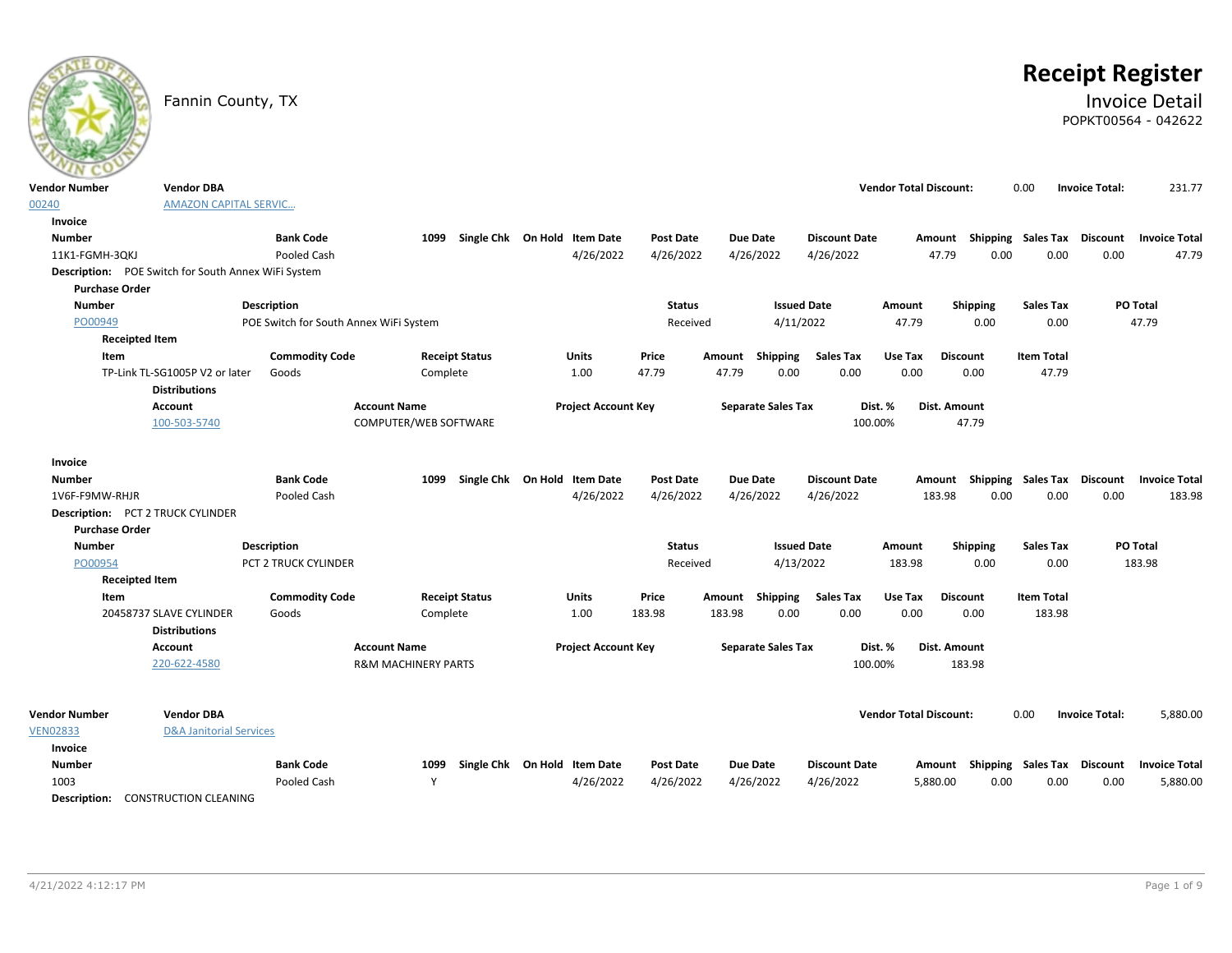| <b>Purchase Order</b> |                                          |                              |                        |                              |                            |                           |                      |                               |                 |                             |                                  |
|-----------------------|------------------------------------------|------------------------------|------------------------|------------------------------|----------------------------|---------------------------|----------------------|-------------------------------|-----------------|-----------------------------|----------------------------------|
| <b>Number</b>         |                                          | <b>Description</b>           |                        |                              | <b>Status</b>              |                           | <b>Issued Date</b>   | Amount                        | <b>Shipping</b> | <b>Sales Tax</b>            | PO Total                         |
| PO00964               |                                          | <b>CONSTRUCTION CLEANING</b> |                        |                              | Received                   |                           | 4/21/2022            | 5,880.00                      | 0.00            | 0.00                        | 5,880.00                         |
|                       | <b>Receipted Item</b>                    |                              |                        |                              |                            |                           |                      |                               |                 |                             |                                  |
| Item                  |                                          | <b>Commodity Code</b>        | <b>Receipt Status</b>  | Units                        | Price                      | Amount Shipping           | <b>Sales Tax</b>     | Use Tax                       | <b>Discount</b> | <b>Item Total</b>           |                                  |
|                       | <b>CONSTRUCTION CLEAN OF COURT Goods</b> |                              | Complete               | 1.00                         | 5,880.00                   | 5,880.00                  | 0.00<br>0.00         | 0.00                          | 0.00            | 5,880.00                    |                                  |
|                       | <b>Distributions</b>                     |                              |                        |                              |                            |                           |                      |                               |                 |                             |                                  |
|                       | <b>Account</b>                           |                              | <b>Account Name</b>    |                              | <b>Project Account Key</b> | <b>Separate Sales Tax</b> |                      | Dist. %                       | Dist. Amount    |                             |                                  |
|                       | 100-518-4600                             |                              | <b>MOVING EXPENSES</b> |                              |                            |                           |                      | 100.00%                       | 5,880.00        |                             |                                  |
|                       |                                          |                              |                        |                              |                            |                           |                      |                               |                 |                             |                                  |
| <b>Vendor Number</b>  | <b>Vendor DBA</b>                        |                              |                        |                              |                            |                           |                      | <b>Vendor Total Discount:</b> |                 | 0.00                        | <b>Invoice Total:</b><br>141.99  |
| 00281                 | <b>GT DISTRIBUTORS, INC</b>              |                              |                        |                              |                            |                           |                      |                               |                 |                             |                                  |
| Invoice               |                                          |                              |                        |                              |                            |                           |                      |                               |                 |                             |                                  |
| <b>Number</b>         |                                          | <b>Bank Code</b>             | 1099                   | Single Chk On Hold Item Date | <b>Post Date</b>           | <b>Due Date</b>           | <b>Discount Date</b> |                               | Amount          | Shipping Sales Tax          | Discount<br><b>Invoice Total</b> |
| INV0899023            |                                          | Pooled Cash                  |                        | 4/26/2022                    | 4/26/2022                  | 4/26/2022                 | 4/26/2022            |                               | 0.00<br>141.99  | 0.00                        | 0.00<br>141.99                   |
| Description: uniform  |                                          |                              |                        |                              |                            |                           |                      |                               |                 |                             |                                  |
| <b>Purchase Order</b> |                                          |                              |                        |                              |                            |                           |                      |                               |                 |                             |                                  |
| <b>Number</b>         |                                          | <b>Description</b>           |                        |                              | <b>Status</b>              |                           | <b>Issued Date</b>   | Amount                        | <b>Shipping</b> | <b>Sales Tax</b>            | PO Total                         |
| PO00909               |                                          | uniform                      |                        |                              |                            | <b>Partially Received</b> | 3/24/2022            | 141.99                        | 0.00            | 0.00                        | 141.99                           |
|                       | <b>Receipted Item</b>                    |                              |                        |                              |                            |                           |                      |                               |                 |                             |                                  |
| Item                  |                                          | <b>Commodity Code</b>        | <b>Receipt Status</b>  | <b>Units</b>                 | Price                      | Amount Shipping           | <b>Sales Tax</b>     | Use Tax                       | <b>Discount</b> | <b>Item Total</b>           |                                  |
|                       | GOW-70B3-XLR GERBER ZED BARI Goods       |                              | Complete               | 1.00                         | 129.99                     | 129.99                    | 0.00<br>0.00         | 0.00                          | 0.00            | 129.99                      |                                  |
|                       | <b>Distributions</b>                     |                              |                        |                              |                            |                           |                      |                               |                 |                             |                                  |
|                       | <b>Account</b>                           |                              | <b>Account Name</b>    |                              | <b>Project Account Key</b> | <b>Separate Sales Tax</b> |                      | Dist. %                       | Dist. Amount    |                             |                                  |
|                       | 100-560-3950                             |                              | UNIFORMS/OTHER         |                              |                            |                           |                      | 100.00%                       | 129.99          |                             |                                  |
|                       | <b>Receipted Item</b>                    |                              |                        |                              |                            |                           |                      |                               |                 |                             |                                  |
| Item                  |                                          | <b>Commodity Code</b>        | <b>Receipt Status</b>  | Units                        | Price                      | Amount Shipping           | <b>Sales Tax</b>     | Use Tax                       | <b>Discount</b> | <b>Item Total</b>           |                                  |
|                       | SLG-HSCUSTOM1 WIZARD ORDER Goods         |                              | Complete               | 1.00                         | 12.00                      | 12.00                     | 0.00<br>0.00         | 0.00                          | 0.00            | 12.00                       |                                  |
|                       | <b>Distributions</b>                     |                              |                        |                              |                            |                           |                      |                               |                 |                             |                                  |
|                       | <b>Account</b>                           |                              | <b>Account Name</b>    |                              | <b>Project Account Key</b> | <b>Separate Sales Tax</b> |                      | Dist. %                       | Dist. Amount    |                             |                                  |
|                       | 100-560-3950                             |                              | UNIFORMS/OTHER         |                              |                            |                           |                      | 100.00%                       | 12.00           |                             |                                  |
|                       |                                          |                              |                        |                              |                            |                           |                      |                               |                 |                             |                                  |
| <b>Vendor Number</b>  | <b>Vendor DBA</b>                        |                              |                        |                              |                            |                           |                      | <b>Vendor Total Discount:</b> |                 | 0.00                        | <b>Invoice Total:</b><br>279.27  |
| 00216                 | <b>OFFICE DEPOT</b>                      |                              |                        |                              |                            |                           |                      |                               |                 |                             |                                  |
| Invoice               |                                          |                              |                        |                              |                            |                           |                      |                               |                 |                             |                                  |
| <b>Number</b>         |                                          | <b>Bank Code</b>             | 1099                   | Single Chk On Hold Item Date | <b>Post Date</b>           | <b>Due Date</b>           | <b>Discount Date</b> |                               | Amount          | Shipping Sales Tax Discount | <b>Invoice Total</b>             |
| 236618129002          |                                          | Pooled Cash                  |                        | 4/26/2022                    | 4/26/2022                  | 4/26/2022                 | 4/26/2022            |                               | 6.25<br>0.00    | 0.00                        | 0.00<br>6.25                     |
|                       | <b>Description:</b> office supplies      |                              |                        |                              |                            |                           |                      |                               |                 |                             |                                  |
| <b>Purchase Order</b> |                                          |                              |                        |                              |                            |                           |                      |                               |                 |                             |                                  |
| <b>Number</b>         |                                          | Description                  |                        |                              | <b>Status</b>              |                           | <b>Issued Date</b>   | Amount                        | <b>Shipping</b> | <b>Sales Tax</b>            | PO Total                         |
| PO00931               |                                          | office supplies              |                        |                              |                            | Partially Received        | 3/31/2022            | 6.25                          | 0.00            | 0.00                        | 6.25                             |
|                       |                                          |                              |                        |                              |                            |                           |                      |                               |                 |                             |                                  |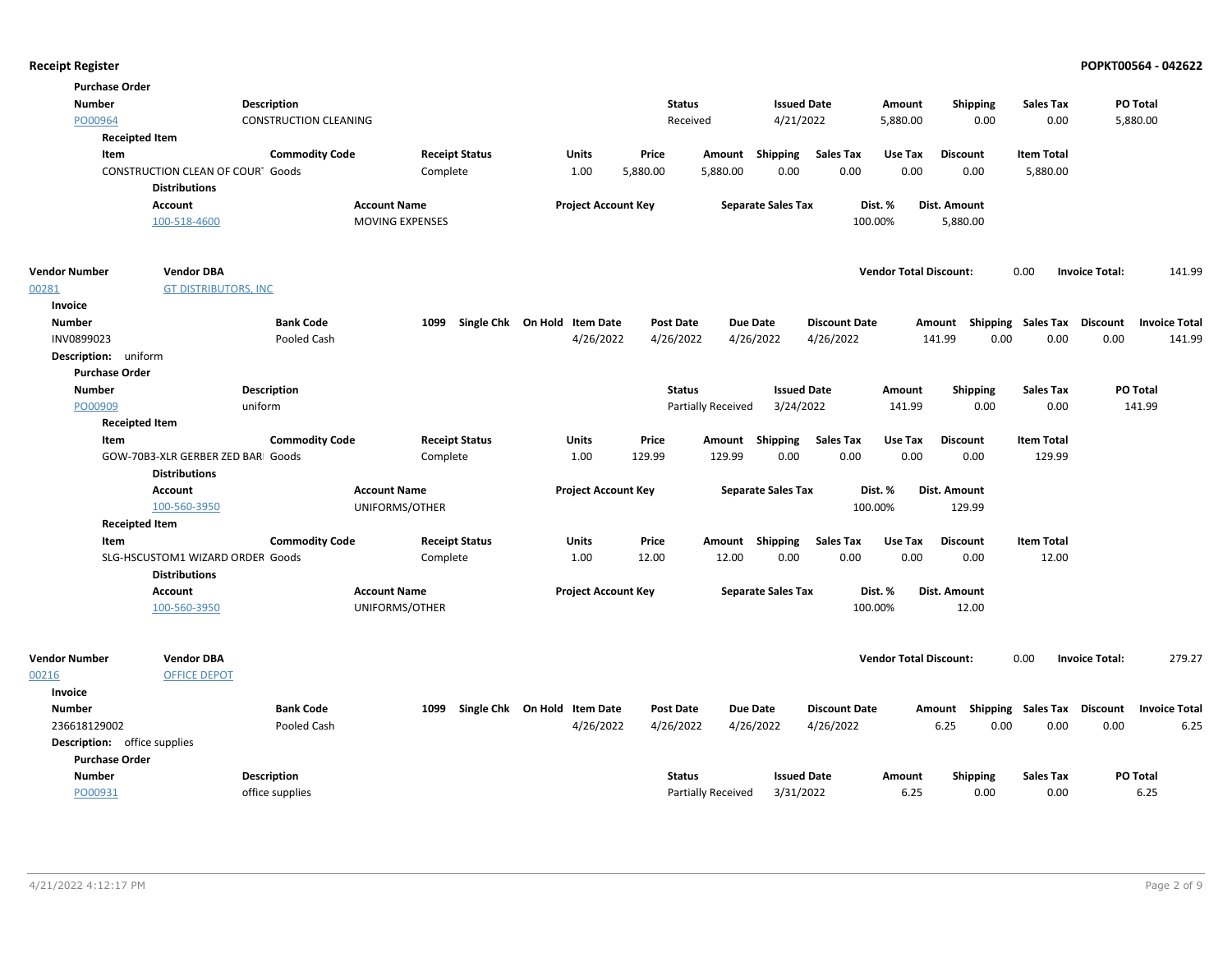|                    | <b>Receipted Item</b>                                          |                       |                                    |                              |                  |        |                           |                      |         |                           |                   |                                  |
|--------------------|----------------------------------------------------------------|-----------------------|------------------------------------|------------------------------|------------------|--------|---------------------------|----------------------|---------|---------------------------|-------------------|----------------------------------|
|                    | Item                                                           | <b>Commodity Code</b> | <b>Receipt Status</b>              | Units                        | Price            | Amount | <b>Shipping</b>           | <b>Sales Tax</b>     | Use Tax | <b>Discount</b>           | <b>Item Total</b> |                                  |
|                    | 305706 8-1/2x 11-3/4" lined pads Goods<br><b>Distributions</b> |                       | Complete                           | 1.00                         | 6.25             | 6.25   | 0.00                      | 0.00                 | 0.00    | 0.00                      | 6.25              |                                  |
|                    | <b>Account</b>                                                 |                       | <b>Account Name</b>                | <b>Project Account Key</b>   |                  |        | <b>Separate Sales Tax</b> |                      | Dist. % | Dist. Amount              |                   |                                  |
|                    | 100-450-3100                                                   |                       | OFFICE SUPPLIES                    |                              |                  |        |                           | 100.00%              |         | 6.25                      |                   |                                  |
| Invoice            |                                                                |                       |                                    |                              |                  |        |                           |                      |         |                           |                   |                                  |
| Number             |                                                                | <b>Bank Code</b>      | 1099                               | Single Chk On Hold Item Date | <b>Post Date</b> |        | <b>Due Date</b>           | <b>Discount Date</b> |         | Amount Shipping Sales Tax |                   | Discount<br><b>Invoice Total</b> |
| 237770552001       |                                                                | Pooled Cash           |                                    | 4/26/2022                    | 4/26/2022        |        | 4/26/2022                 | 4/26/2022            |         | 105.00<br>0.00            | 0.00              | 0.00<br>105.00                   |
|                    | Description: office supplies                                   |                       |                                    |                              |                  |        |                           |                      |         |                           |                   |                                  |
|                    | <b>Purchase Order</b>                                          |                       |                                    |                              |                  |        |                           |                      |         |                           |                   |                                  |
| <b>Number</b>      |                                                                | Description           |                                    |                              | <b>Status</b>    |        | <b>Issued Date</b>        |                      | Amount  | <b>Shipping</b>           | <b>Sales Tax</b>  | <b>PO Total</b>                  |
| PO00947            |                                                                | office supplies       |                                    |                              | Received         |        | 4/11/2022                 |                      | 52.50   | 0.00                      | 0.00              | 52.50                            |
|                    | <b>Receipted Item</b>                                          |                       |                                    |                              |                  |        |                           |                      |         |                           |                   |                                  |
|                    | Item                                                           | <b>Commodity Code</b> | <b>Receipt Status</b>              | Units                        | Price            | Amount | Shipping                  | <b>Sales Tax</b>     | Use Tax | <b>Discount</b>           | <b>Item Total</b> |                                  |
|                    | 633984                                                         | Goods                 | Complete                           | 3.00                         | 17.50            | 52.50  | 0.00                      | 0.00                 | 0.00    | 0.00                      | 52.50             |                                  |
|                    | <b>Distributions</b>                                           |                       |                                    |                              |                  |        |                           |                      |         |                           |                   |                                  |
|                    | <b>Account</b>                                                 |                       | <b>Account Name</b>                | <b>Project Account Key</b>   |                  |        | <b>Separate Sales Tax</b> |                      | Dist. % | <b>Dist. Amount</b>       |                   |                                  |
|                    | 100-425-4350                                                   |                       | PRINTING-DISTRICT COURT JUROR CARD |                              |                  |        |                           | 100.00%              |         | 52.50                     |                   |                                  |
|                    | <b>Purchase Order</b>                                          |                       |                                    |                              |                  |        |                           |                      |         |                           |                   |                                  |
| Number             |                                                                | <b>Description</b>    |                                    |                              | <b>Status</b>    |        | <b>Issued Date</b>        |                      | Amount  | <b>Shipping</b>           | Sales Tax         | <b>PO Total</b>                  |
| PO00948            |                                                                | office supplies       |                                    |                              | Received         |        | 4/11/2022                 |                      | 52.50   | 0.00                      | 0.00              | 52.50                            |
|                    | <b>Receipted Item</b>                                          |                       |                                    |                              |                  |        |                           |                      |         |                           |                   |                                  |
|                    | Item                                                           | <b>Commodity Code</b> | <b>Receipt Status</b>              | Units                        | Price            | Amount | Shipping                  | <b>Sales Tax</b>     | Use Tax | <b>Discount</b>           | <b>Item Total</b> |                                  |
|                    | 633984 #10 Clean seal envelopes Goods<br><b>Distributions</b>  |                       | Complete                           | 3.00                         | 17.50            | 52.50  | 0.00                      | 0.00                 | 0.00    | 0.00                      | 52.50             |                                  |
|                    | <b>Account</b>                                                 |                       | <b>Account Name</b>                | <b>Project Account Key</b>   |                  |        | <b>Separate Sales Tax</b> |                      | Dist. % | Dist. Amount              |                   |                                  |
|                    | 100-450-3100                                                   |                       | OFFICE SUPPLIES                    |                              |                  |        |                           | 100.00%              |         | 52.50                     |                   |                                  |
| Invoice            |                                                                |                       |                                    |                              |                  |        |                           |                      |         |                           |                   |                                  |
| Number             |                                                                | <b>Bank Code</b>      | 1099                               | Single Chk On Hold Item Date | <b>Post Date</b> |        | <b>Due Date</b>           | <b>Discount Date</b> |         | Amount Shipping Sales Tax |                   | Discount<br><b>Invoice Total</b> |
| 237818726001       |                                                                | Pooled Cash           |                                    | 4/26/2022                    | 4/26/2022        |        | 4/26/2022                 | 4/26/2022            |         | 77.98<br>0.00             | 0.00              | 77.98<br>0.00                    |
| Description: paper |                                                                |                       |                                    |                              |                  |        |                           |                      |         |                           |                   |                                  |
|                    | <b>Purchase Order</b>                                          |                       |                                    |                              |                  |        |                           |                      |         |                           |                   |                                  |
| <b>Number</b>      |                                                                | Description           |                                    |                              | <b>Status</b>    |        | <b>Issued Date</b>        |                      | Amount  | <b>Shipping</b>           | <b>Sales Tax</b>  | PO Total                         |
| PO00946            |                                                                | paper                 |                                    |                              | Received         |        | 4/8/2022                  |                      | 77.98   | 0.00                      | 0.00              | 77.98                            |
|                    | <b>Receipted Item</b>                                          |                       |                                    |                              |                  |        |                           |                      |         |                           |                   |                                  |
|                    | Item                                                           | <b>Commodity Code</b> | <b>Receipt Status</b>              | Units                        | Price            | Amount | <b>Shipping</b>           | <b>Sales Tax</b>     | Use Tax | <b>Discount</b>           | <b>Item Total</b> |                                  |
|                    | copy paper 358955                                              | Goods                 | Complete                           | 2.00                         | 38.99            | 77.98  | 0.00                      | 0.00                 | 0.00    | 0.00                      | 77.98             |                                  |
|                    | <b>Distributions</b>                                           |                       |                                    |                              |                  |        |                           |                      |         |                           |                   |                                  |
|                    | <b>Account</b>                                                 |                       | <b>Account Name</b>                | <b>Project Account Key</b>   |                  |        | <b>Separate Sales Tax</b> |                      | Dist. % | Dist. Amount              |                   |                                  |
|                    | 121-402-3100                                                   |                       | <b>OFFICE SUPPLIES</b>             |                              |                  |        |                           | 100.00%              |         | 77.98                     |                   |                                  |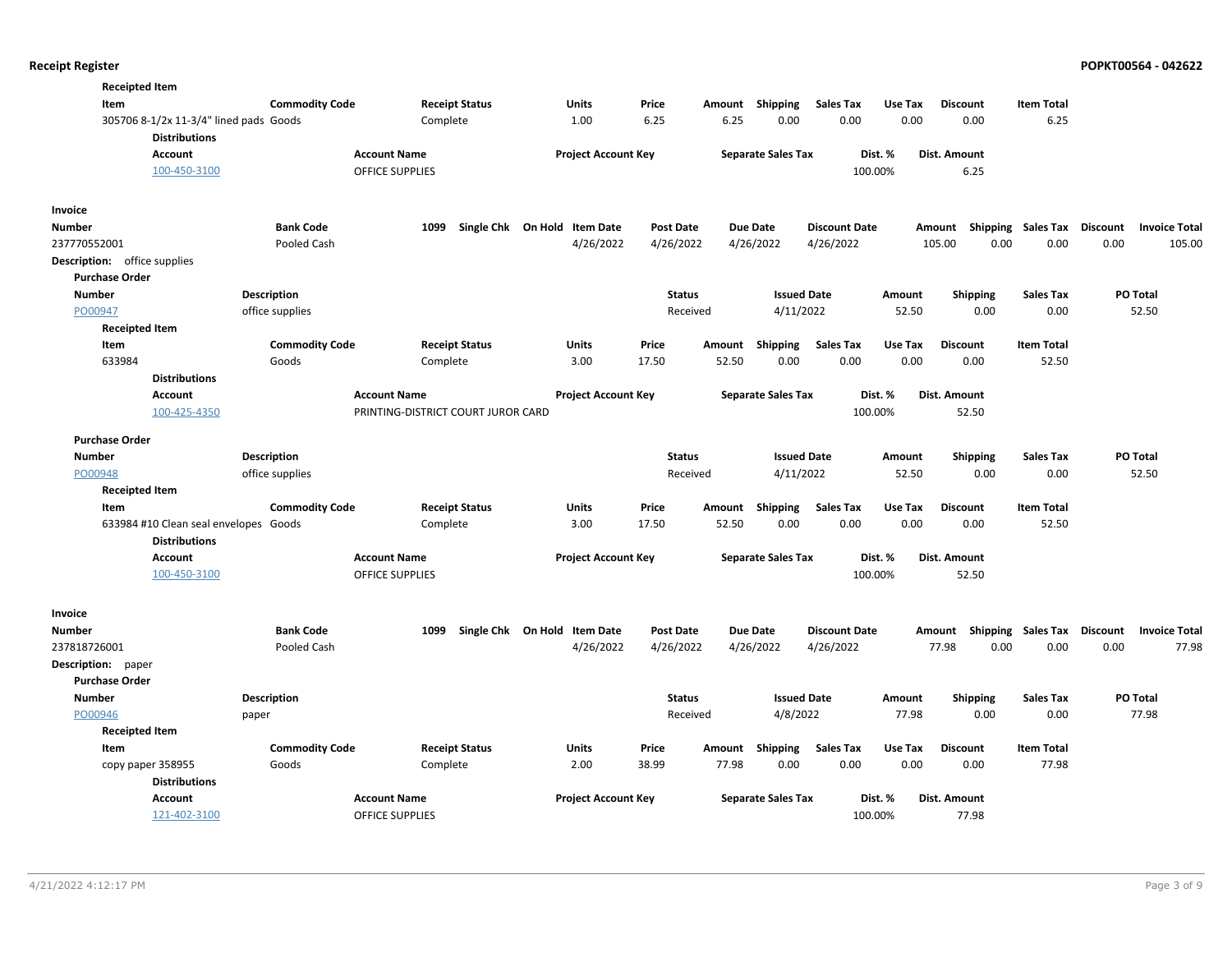| Invoice               |                                       |                        |                        |                              |               |        |                           |                      |         |                 |                             |                      |
|-----------------------|---------------------------------------|------------------------|------------------------|------------------------------|---------------|--------|---------------------------|----------------------|---------|-----------------|-----------------------------|----------------------|
| Number                |                                       | <b>Bank Code</b>       | 1099                   | Single Chk On Hold Item Date | Post Date     |        | Due Date                  | <b>Discount Date</b> |         | Amount          | Shipping Sales Tax Discount | <b>Invoice Total</b> |
| 237834667001          |                                       | Pooled Cash            |                        | 4/26/2022                    | 4/26/2022     |        | 4/26/2022                 | 4/26/2022            |         | 90.04           | 0.00<br>0.00                | 0.00<br>90.04        |
|                       | Description: OFFICE SUPPLIES          |                        |                        |                              |               |        |                           |                      |         |                 |                             |                      |
| <b>Purchase Order</b> |                                       |                        |                        |                              |               |        |                           |                      |         |                 |                             |                      |
| <b>Number</b>         |                                       | <b>Description</b>     |                        |                              | <b>Status</b> |        | <b>Issued Date</b>        |                      | Amount  | Shipping        | <b>Sales Tax</b>            | PO Total             |
| PO00950               |                                       | <b>OFFICE SUPPLIES</b> |                        |                              | Received      |        | 4/7/2022                  |                      | 90.04   | 0.00            | 0.00                        | 90.04                |
|                       | <b>Receipted Item</b>                 |                        |                        |                              |               |        |                           |                      |         |                 |                             |                      |
| Item                  |                                       | <b>Commodity Code</b>  | <b>Receipt Status</b>  | Units                        | Price         | Amount | <b>Shipping</b>           | <b>Sales Tax</b>     | Use Tax | <b>Discount</b> | <b>Item Total</b>           |                      |
|                       | 3 PK KLEENEX #892314                  | Goods                  | Complete               | 1.00                         | 10.28         | 10.28  | 0.00                      | 0.00                 | 0.00    | 0.00            | 10.28                       |                      |
|                       | <b>Distributions</b>                  |                        |                        |                              |               |        |                           |                      |         |                 |                             |                      |
|                       | Account                               |                        | <b>Account Name</b>    | <b>Project Account Key</b>   |               |        | <b>Separate Sales Tax</b> |                      | Dist. % | Dist. Amount    |                             |                      |
|                       | 100-455-3100                          |                        | <b>OFFICE SUPPLIES</b> |                              |               |        |                           |                      | 100.00% | 10.28           |                             |                      |
|                       | <b>Receipted Item</b>                 |                        |                        |                              |               |        |                           |                      |         |                 |                             |                      |
| Item                  |                                       | <b>Commodity Code</b>  | <b>Receipt Status</b>  | Units                        | Price         |        | Amount Shipping           | <b>Sales Tax</b>     | Use Tax | <b>Discount</b> | <b>Item Total</b>           |                      |
|                       | AT A GLANCE WALL CALENDAR 3C Goods    |                        | Complete               | 1.00                         | 25.91         | 25.91  | 0.00                      | 0.00                 | 0.00    | 0.00            | 25.91                       |                      |
|                       | <b>Distributions</b>                  |                        |                        |                              |               |        |                           |                      |         |                 |                             |                      |
|                       | <b>Account</b>                        |                        | <b>Account Name</b>    | <b>Project Account Key</b>   |               |        | <b>Separate Sales Tax</b> |                      | Dist. % | Dist. Amount    |                             |                      |
|                       | 100-455-3100                          |                        | <b>OFFICE SUPPLIES</b> |                              |               |        |                           |                      | 100.00% | 25.91           |                             |                      |
|                       | <b>Receipted Item</b>                 |                        |                        |                              |               |        |                           |                      |         |                 |                             |                      |
| Item                  |                                       | <b>Commodity Code</b>  | <b>Receipt Status</b>  | Units                        | Price         |        | Amount Shipping           | <b>Sales Tax</b>     | Use Tax | <b>Discount</b> | <b>Item Total</b>           |                      |
|                       | Bausch & Lomb lens cleaner wipe Goods |                        | Complete               | 1.00                         | 10.55         | 10.55  | 0.00                      | 0.00                 | 0.00    | 0.00            | 10.55                       |                      |
|                       | <b>Distributions</b>                  |                        |                        |                              |               |        |                           |                      |         |                 |                             |                      |
|                       | <b>Account</b>                        |                        | <b>Account Name</b>    | <b>Project Account Key</b>   |               |        | <b>Separate Sales Tax</b> |                      | Dist. % | Dist. Amount    |                             |                      |
|                       | 100-455-3100                          |                        | OFFICE SUPPLIES        |                              |               |        |                           |                      | 100.00% | 10.55           |                             |                      |
|                       | <b>Receipted Item</b>                 |                        |                        |                              |               |        |                           |                      |         |                 |                             |                      |
| Item                  |                                       | <b>Commodity Code</b>  | <b>Receipt Status</b>  | Units                        | Price         |        | Amount Shipping           | <b>Sales Tax</b>     | Use Tax | <b>Discount</b> | <b>Item Total</b>           |                      |
|                       | COMMAND HOOKS #7380687                | Goods                  | Complete               | 1.00                         | 31.87         | 31.87  | 0.00                      | 0.00                 | 0.00    | 0.00            | 31.87                       |                      |
|                       | <b>Distributions</b>                  |                        |                        |                              |               |        |                           |                      |         |                 |                             |                      |
|                       | <b>Account</b>                        |                        | <b>Account Name</b>    | <b>Project Account Key</b>   |               |        | <b>Separate Sales Tax</b> |                      | Dist. % | Dist. Amount    |                             |                      |
|                       | 100-455-3100                          |                        | <b>OFFICE SUPPLIES</b> |                              |               |        |                           |                      | 100.00% | 31.87           |                             |                      |
|                       | <b>Receipted Item</b>                 |                        |                        |                              |               |        |                           |                      |         |                 |                             |                      |
| Item                  |                                       | <b>Commodity Code</b>  | <b>Receipt Status</b>  | Units                        | Price         |        | Amount Shipping           | <b>Sales Tax</b>     | Use Tax | <b>Discount</b> | <b>Item Total</b>           |                      |
|                       | <b>FILE TOTE #581646</b>              | Goods                  | Complete               | 1.00                         | 11.43         | 11.43  | 0.00                      | 0.00                 | 0.00    | 0.00            | 11.43                       |                      |
|                       | <b>Distributions</b>                  |                        |                        |                              |               |        |                           |                      |         |                 |                             |                      |
|                       | <b>Account</b>                        |                        | <b>Account Name</b>    | <b>Project Account Key</b>   |               |        | <b>Separate Sales Tax</b> |                      | Dist. % | Dist. Amount    |                             |                      |
|                       | 100-455-3100                          |                        | <b>OFFICE SUPPLIES</b> |                              |               |        |                           |                      | 100.00% | 11.43           |                             |                      |

00006

PARKER TIRE

**Vendor Number Vendor Total Discount:** 3,880.00 **Vendor DBA** 0.00 **Invoice Total:**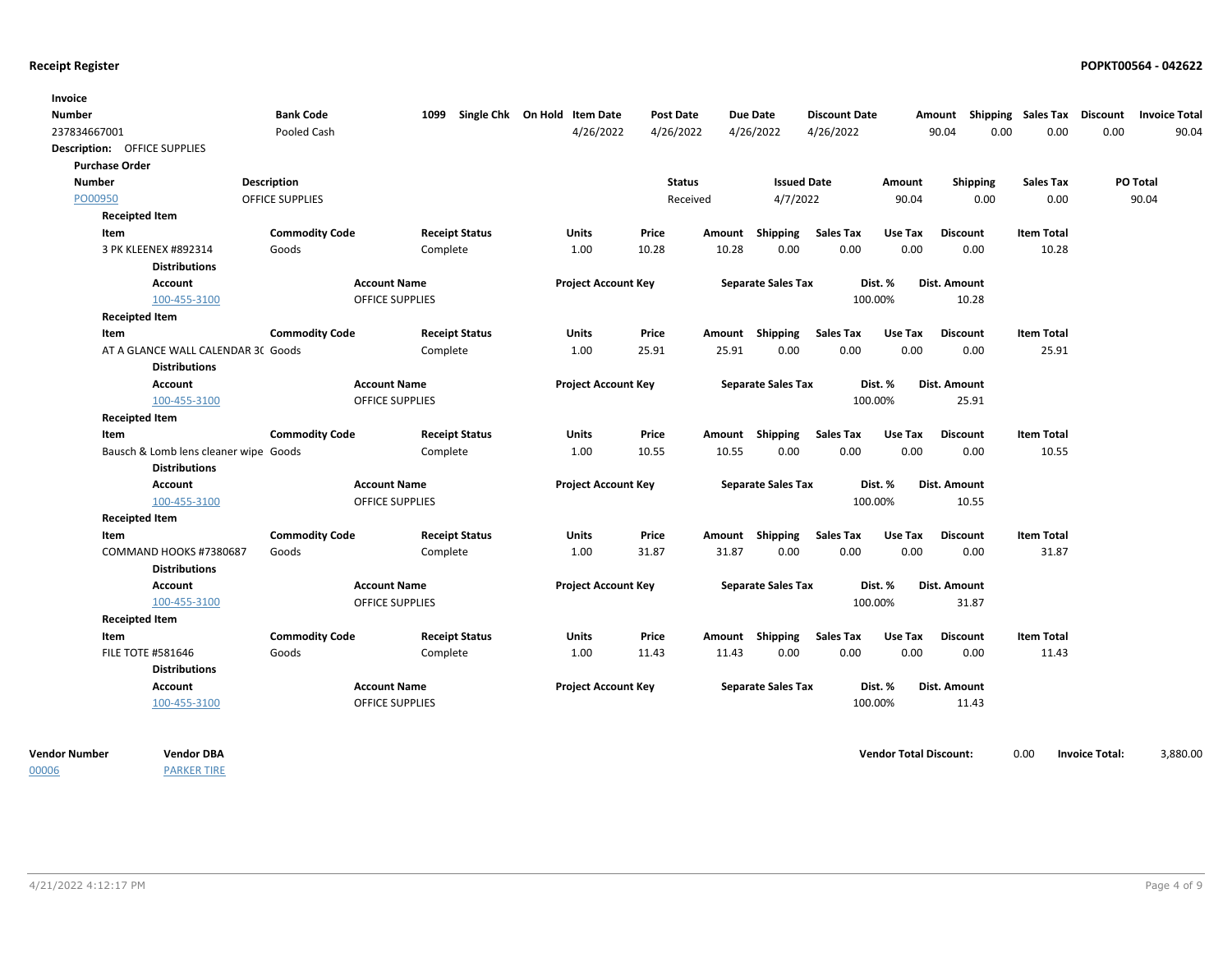| Invoice                                                     |                                    |                                                 |                              |                  |                           |                             |                                    |                   |                                   |
|-------------------------------------------------------------|------------------------------------|-------------------------------------------------|------------------------------|------------------|---------------------------|-----------------------------|------------------------------------|-------------------|-----------------------------------|
| <b>Number</b>                                               | <b>Bank Code</b>                   | 1099                                            | Single Chk On Hold Item Date | <b>Post Date</b> | <b>Due Date</b>           | <b>Discount Date</b>        | Amount Shipping Sales Tax Discount |                   | <b>Invoice Total</b>              |
| 14241                                                       | Pooled Cash                        |                                                 | 4/26/2022                    | 4/26/2022        | 4/26/2022                 | 4/26/2022                   | 3,880.00                           | 0.00<br>0.00      | 0.00<br>3,880.00                  |
| <b>Description:</b> Pct 18 tires and install for dump truck |                                    |                                                 |                              |                  |                           |                             |                                    |                   |                                   |
| <b>Purchase Order</b>                                       |                                    |                                                 |                              |                  |                           |                             |                                    |                   |                                   |
| <b>Number</b>                                               | <b>Description</b>                 |                                                 |                              | <b>Status</b>    | <b>Issued Date</b>        | Amount                      | <b>Shipping</b>                    | <b>Sales Tax</b>  | PO Total                          |
| PO00961                                                     | 8 tires and install for dump truck |                                                 |                              | Received         | 4/18/2022                 | 3,880.00                    | 0.00                               | 0.00              | 3,880.00                          |
| <b>Receipted Item</b>                                       |                                    |                                                 |                              |                  |                           |                             |                                    |                   |                                   |
| Item                                                        | <b>Commodity Code</b>              | <b>Receipt Status</b>                           | <b>Units</b>                 | Price            | Amount Shipping           | <b>Sales Tax</b><br>Use Tax | <b>Discount</b>                    | <b>Item Total</b> |                                   |
| 8 tires and installation                                    | Goods                              | Complete                                        | 8.00                         | 485.00           | 0.00<br>3,880.00          | 0.00                        | 0.00<br>0.00                       | 3,880.00          |                                   |
| <b>Distributions</b>                                        |                                    |                                                 |                              |                  |                           |                             |                                    |                   |                                   |
| Account                                                     |                                    | <b>Account Name</b>                             | <b>Project Account Key</b>   |                  | <b>Separate Sales Tax</b> | Dist. %                     | <b>Dist. Amount</b>                |                   |                                   |
| 210-621-4590                                                |                                    | R&M MACH. TIRES & TUBES                         |                              |                  |                           | 100.00%                     | 3,880.00                           |                   |                                   |
| <b>Vendor Number</b><br><b>Vendor DBA</b>                   |                                    |                                                 |                              |                  |                           |                             | <b>Vendor Total Discount:</b>      | 0.00              | <b>Invoice Total:</b><br>1,286.18 |
| 00478                                                       | <b>REINERT PAPER &amp; CHEMI</b>   |                                                 |                              |                  |                           |                             |                                    |                   |                                   |
| Invoice                                                     |                                    |                                                 |                              |                  |                           |                             |                                    |                   |                                   |
| <b>Number</b>                                               | <b>Bank Code</b>                   | 1099                                            | Single Chk On Hold Item Date | Post Date        | <b>Due Date</b>           | <b>Discount Date</b>        | Amount Shipping Sales Tax Discount |                   | <b>Invoice Total</b>              |
| 438599                                                      | Pooled Cash                        |                                                 | 4/26/2022                    | 4/26/2022        | 4/26/2022                 | 4/26/2022                   | 0.00<br>1,141.66                   | 0.00              | 0.00<br>1,141.66                  |
| <b>Description:</b> Janitorial Supplies                     |                                    |                                                 |                              |                  |                           |                             |                                    |                   |                                   |
| <b>Purchase Order</b>                                       |                                    |                                                 |                              |                  |                           |                             |                                    |                   |                                   |
| <b>Number</b>                                               | <b>Description</b>                 |                                                 |                              | <b>Status</b>    | <b>Issued Date</b>        | Amount                      | <b>Shipping</b>                    | <b>Sales Tax</b>  | PO Total                          |
| PO00936                                                     | Janitorial Supplies                |                                                 |                              | Received         | 4/5/2022                  | 1,141.66                    | 0.00                               | 0.00              | 1,141.66                          |
| <b>Receipted Item</b>                                       |                                    |                                                 |                              |                  |                           |                             |                                    |                   |                                   |
| Item                                                        | <b>Commodity Code</b>              | <b>Receipt Status</b>                           | Units                        | Price            | Amount Shipping           | <b>Sales Tax</b><br>Use Tax | <b>Discount</b>                    | <b>Item Total</b> |                                   |
| 15x9x32 medium weight trash ba Goods                        |                                    | Complete                                        | 6.00                         | 37.13            | 0.00<br>222.78            | 0.00                        | 0.00<br>0.00                       | 222.78            |                                   |
| <b>Distributions</b>                                        |                                    |                                                 |                              |                  |                           |                             |                                    |                   |                                   |
| Account                                                     |                                    | <b>Account Name</b>                             | <b>Project Account Key</b>   |                  | <b>Separate Sales Tax</b> | Dist. %                     | Dist. Amount                       |                   |                                   |
| 100-560-3320                                                |                                    | SHERIFF JANITOR SUPPLIES                        |                              |                  |                           | 100.00%                     | 222.78                             |                   |                                   |
| <b>Receipted Item</b>                                       |                                    |                                                 |                              |                  |                           |                             |                                    |                   |                                   |
| Item                                                        | <b>Commodity Code</b>              | <b>Receipt Status</b>                           | Units                        | Price            | Amount Shipping           | <b>Sales Tax</b><br>Use Tax | <b>Discount</b>                    | <b>Item Total</b> |                                   |
| 24x1'6x58 heavy weight trash bag Goods                      |                                    | Complete                                        | 6.00                         | 33.66            | 201.96<br>0.00            | 0.00                        | 0.00<br>0.00                       | 201.96            |                                   |
| <b>Distributions</b>                                        |                                    |                                                 |                              |                  |                           |                             |                                    |                   |                                   |
| <b>Account</b>                                              |                                    | <b>Account Name</b><br>SHERIFF JANITOR SUPPLIES | <b>Project Account Key</b>   |                  | <b>Separate Sales Tax</b> | Dist. %<br>100.00%          | Dist. Amount<br>201.96             |                   |                                   |
| 100-560-3320<br><b>Receipted Item</b>                       |                                    |                                                 |                              |                  |                           |                             |                                    |                   |                                   |
| Item                                                        | <b>Commodity Code</b>              | <b>Receipt Status</b>                           | Units                        | Price            | Amount Shipping           | <b>Sales Tax</b><br>Use Tax | <b>Discount</b>                    | <b>Item Total</b> |                                   |
| 4 1/2x3 3/4 500/roll 2 ply white to Goods                   |                                    | Complete                                        | 4.00                         | 46.52            | 186.08<br>0.00            | 0.00                        | 0.00<br>0.00                       | 186.08            |                                   |
| <b>Distributions</b>                                        |                                    |                                                 |                              |                  |                           |                             |                                    |                   |                                   |
| <b>Account</b>                                              |                                    | <b>Account Name</b>                             | <b>Project Account Key</b>   |                  | <b>Separate Sales Tax</b> | Dist. %                     | Dist. Amount                       |                   |                                   |
| 100-560-3320                                                |                                    | SHERIFF JANITOR SUPPLIES                        |                              |                  |                           | 100.00%                     | 186.08                             |                   |                                   |
| <b>Receipted Item</b>                                       |                                    |                                                 |                              |                  |                           |                             |                                    |                   |                                   |
| Item                                                        | <b>Commodity Code</b>              | <b>Receipt Status</b>                           | Units                        | Price            | Shipping<br>Amount        | <b>Sales Tax</b><br>Use Tax | <b>Discount</b>                    | <b>Item Total</b> |                                   |
| 7.5x800' natural Roll Towel                                 | Goods                              | Complete                                        | 3.00                         | 38.62            | 0.00<br>115.86            | 0.00                        | 0.00<br>0.00                       | 115.86            |                                   |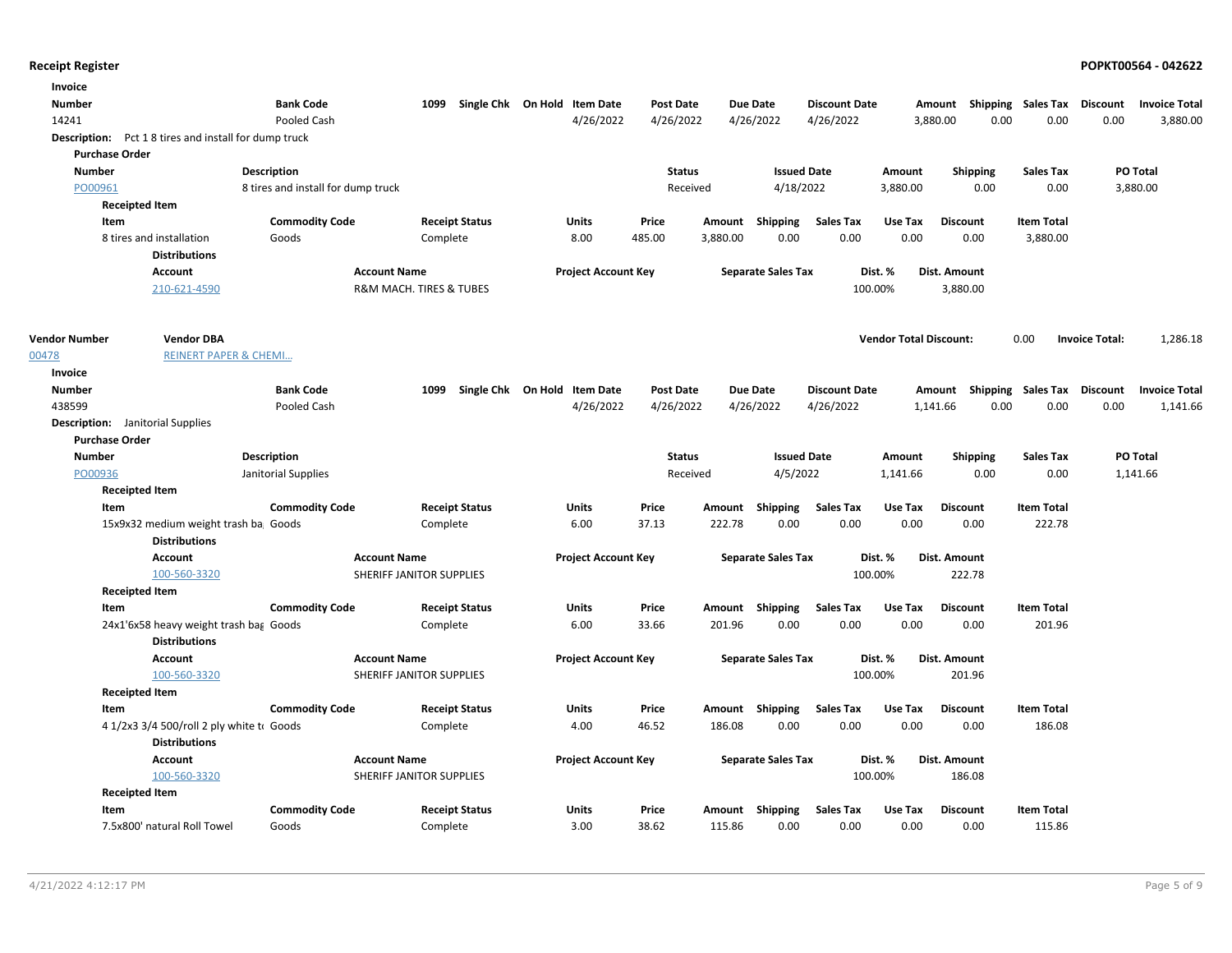| <b>Distributions</b>                     |                       |                          |                            |       |        |                           |                  |         |                 |                   |
|------------------------------------------|-----------------------|--------------------------|----------------------------|-------|--------|---------------------------|------------------|---------|-----------------|-------------------|
| <b>Account</b>                           |                       | <b>Account Name</b>      | <b>Project Account Key</b> |       |        | <b>Separate Sales Tax</b> |                  | Dist. % | Dist. Amount    |                   |
| 100-560-3320                             |                       | SHERIFF JANITOR SUPPLIES |                            |       |        |                           |                  | 100.00% | 115.86          |                   |
| <b>Receipted Item</b>                    |                       |                          |                            |       |        |                           |                  |         |                 |                   |
| Item                                     | <b>Commodity Code</b> | <b>Receipt Status</b>    | <b>Units</b>               | Price | Amount | <b>Shipping</b>           | <b>Sales Tax</b> | Use Tax | <b>Discount</b> | <b>Item Total</b> |
| 9x11 2-plykitchen towels-90 shts   Goods |                       | Complete                 | 2.00                       | 28.66 | 57.32  | 0.00                      | 0.00             | 0.00    | 0.00            | 57.32             |
| <b>Distributions</b>                     |                       |                          |                            |       |        |                           |                  |         |                 |                   |
| <b>Account</b>                           |                       | <b>Account Name</b>      | <b>Project Account Key</b> |       |        | <b>Separate Sales Tax</b> |                  | Dist. % | Dist. Amount    |                   |
| 100-560-3320                             |                       | SHERIFF JANITOR SUPPLIES |                            |       |        |                           |                  | 100.00% | 57.32           |                   |
| <b>Receipted Item</b>                    |                       |                          |                            |       |        |                           |                  |         |                 |                   |
| Item                                     | <b>Commodity Code</b> | <b>Receipt Status</b>    | <b>Units</b>               | Price | Amount | <b>Shipping</b>           | <b>Sales Tax</b> | Use Tax | <b>Discount</b> | <b>Item Total</b> |
| <b>Buff Spray</b>                        | Goods                 | Complete                 | 3.00                       | 14.39 | 43.17  | 0.00                      | 0.00             | 0.00    | 0.00            | 43.17             |
| <b>Distributions</b>                     |                       |                          |                            |       |        |                           |                  |         |                 |                   |
| <b>Account</b>                           |                       | <b>Account Name</b>      | <b>Project Account Key</b> |       |        | <b>Separate Sales Tax</b> |                  | Dist. % | Dist. Amount    |                   |
| 100-560-3320                             |                       | SHERIFF JANITOR SUPPLIES |                            |       |        |                           |                  | 100.00% | 43.17           |                   |
| <b>Receipted Item</b>                    |                       |                          |                            |       |        |                           |                  |         |                 |                   |
| Item                                     | <b>Commodity Code</b> | <b>Receipt Status</b>    | <b>Units</b>               | Price | Amount | <b>Shipping</b>           | <b>Sales Tax</b> | Use Tax | <b>Discount</b> | <b>Item Total</b> |
| cartridge lotion soap                    | Goods                 | Complete                 | 1.00                       | 51.46 | 51.46  | 0.00                      | 0.00             | 0.00    | 0.00            | 51.46             |
| <b>Distributions</b>                     |                       |                          |                            |       |        |                           |                  |         |                 |                   |
| <b>Account</b>                           |                       | <b>Account Name</b>      | <b>Project Account Key</b> |       |        | <b>Separate Sales Tax</b> |                  | Dist. % | Dist. Amount    |                   |
| 100-560-3320                             |                       | SHERIFF JANITOR SUPPLIES |                            |       |        |                           |                  | 100.00% | 51.46           |                   |
| <b>Receipted Item</b>                    |                       |                          |                            |       |        |                           |                  |         |                 |                   |
| Item                                     | <b>Commodity Code</b> | <b>Receipt Status</b>    | <b>Units</b>               | Price | Amount | Shipping                  | <b>Sales Tax</b> | Use Tax | <b>Discount</b> | <b>Item Total</b> |
| dishwashing detergent                    | Goods                 | Complete                 | 4.00                       | 9.16  | 36.64  | 0.00                      | 0.00             | 0.00    | 0.00            | 36.64             |
| <b>Distributions</b>                     |                       |                          |                            |       |        |                           |                  |         |                 |                   |
| <b>Account</b>                           |                       | <b>Account Name</b>      | <b>Project Account Key</b> |       |        | <b>Separate Sales Tax</b> |                  | Dist. % | Dist. Amount    |                   |
| 100-560-3320                             |                       | SHERIFF JANITOR SUPPLIES |                            |       |        |                           |                  | 100.00% | 36.64           |                   |
| Receipted Item                           |                       |                          |                            |       |        |                           |                  |         |                 |                   |
| Item                                     | <b>Commodity Code</b> | <b>Receipt Status</b>    | Units                      | Price | Amount | <b>Shipping</b>           | <b>Sales Tax</b> | Use Tax | <b>Discount</b> | <b>Item Total</b> |
| Disinfectant Wipes                       | Goods                 | Complete                 | 2.00                       | 32.40 | 64.80  | 0.00                      | 0.00             | 0.00    | 0.00            | 64.80             |
| <b>Distributions</b>                     |                       |                          |                            |       |        |                           |                  |         |                 |                   |
| <b>Account</b>                           |                       | <b>Account Name</b>      | <b>Project Account Key</b> |       |        | <b>Separate Sales Tax</b> |                  | Dist. % | Dist. Amount    |                   |
| 100-560-3320                             |                       | SHERIFF JANITOR SUPPLIES |                            |       |        |                           |                  | 100.00% | 64.80           |                   |
| Receipted Item                           |                       |                          |                            |       |        |                           |                  |         |                 |                   |
| Item                                     | <b>Commodity Code</b> | <b>Receipt Status</b>    | <b>Units</b>               | Price |        | Amount Shipping           | <b>Sales Tax</b> | Use Tax | <b>Discount</b> | <b>Item Total</b> |
| <b>Furniture Polish</b>                  | Goods                 | Complete                 | 8.00                       | 4.69  | 37.52  | 0.00                      | 0.00             | 0.00    | 0.00            | 37.52             |
| <b>Distributions</b>                     |                       |                          |                            |       |        |                           |                  |         |                 |                   |
| <b>Account</b>                           |                       | <b>Account Name</b>      | <b>Project Account Key</b> |       |        | <b>Separate Sales Tax</b> |                  | Dist. % | Dist. Amount    |                   |
| 100-560-3320                             |                       | SHERIFF JANITOR SUPPLIES |                            |       |        |                           |                  | 100.00% | 37.52           |                   |
| <b>Receipted Item</b>                    |                       |                          |                            |       |        |                           |                  |         |                 |                   |
| Item                                     | <b>Commodity Code</b> | <b>Receipt Status</b>    | <b>Units</b>               | Price |        | Amount Shipping           | <b>Sales Tax</b> | Use Tax | <b>Discount</b> | <b>Item Total</b> |
| glass cleaner (aerosol)                  | Goods                 | Complete                 | 1.00                       | 37.63 | 37.63  | 0.00                      | 0.00             | 0.00    | 0.00            | 37.63             |
| <b>Distributions</b>                     |                       |                          |                            |       |        |                           |                  |         |                 |                   |
| <b>Account</b>                           |                       | <b>Account Name</b>      | <b>Project Account Key</b> |       |        | <b>Separate Sales Tax</b> |                  | Dist. % | Dist. Amount    |                   |
| 100-560-3320                             |                       | SHERIFF JANITOR SUPPLIES |                            |       |        |                           |                  | 100.00% | 37.63           |                   |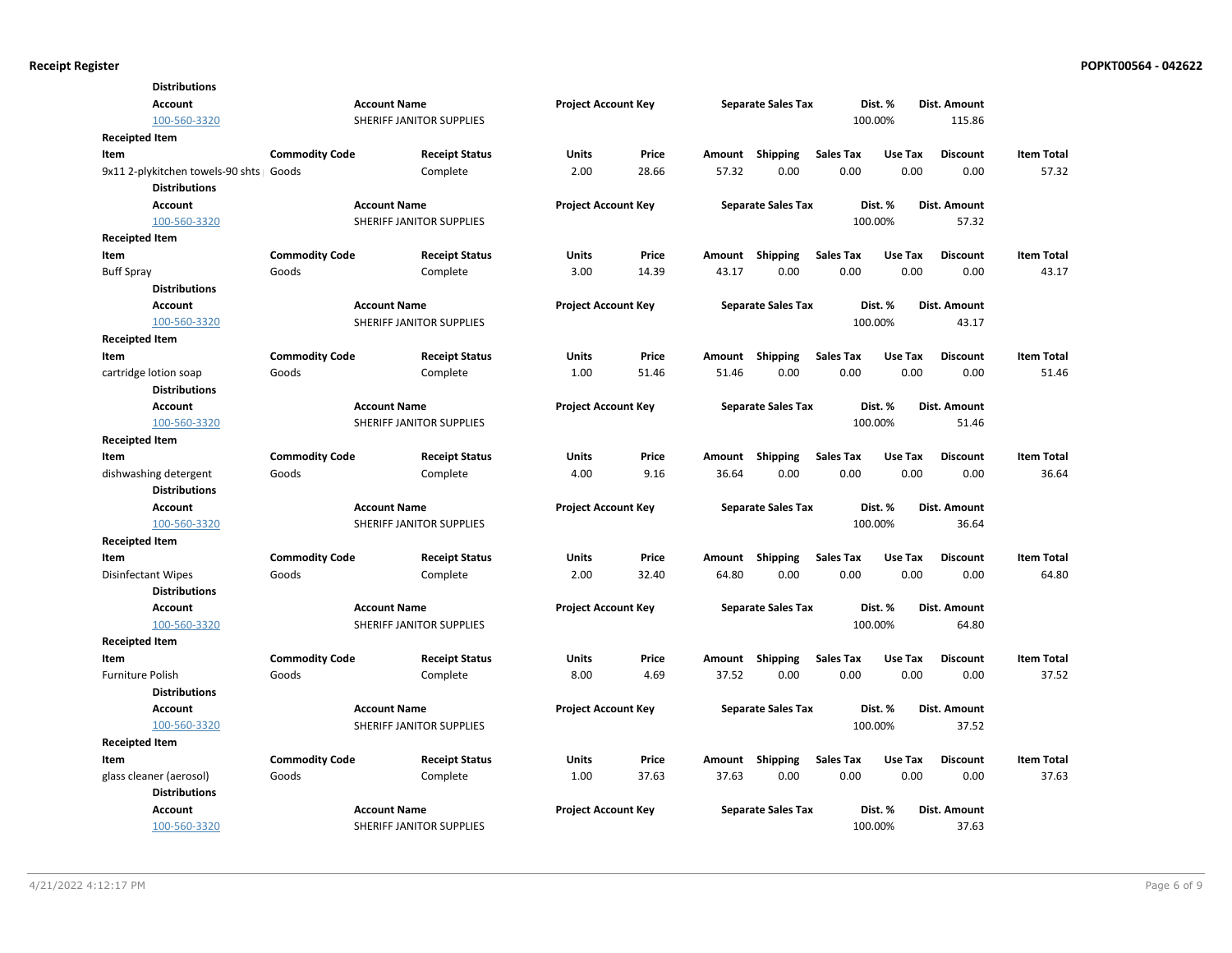|                                         | <b>Receipted Item</b>                   |                       |                          |                              |                  |        |                           |                      |         |                 |                                    |          |                      |
|-----------------------------------------|-----------------------------------------|-----------------------|--------------------------|------------------------------|------------------|--------|---------------------------|----------------------|---------|-----------------|------------------------------------|----------|----------------------|
| Item                                    |                                         | <b>Commodity Code</b> | <b>Receipt Status</b>    | Units                        | Price            | Amount | <b>Shipping</b>           | <b>Sales Tax</b>     | Use Tax | <b>Discount</b> | <b>Item Total</b>                  |          |                      |
| Liquid Bleach                           |                                         | Goods                 | Complete                 | 4.00                         | 5.84             | 23.36  | 0.00                      | 0.00                 | 0.00    | 0.00            | 23.36                              |          |                      |
|                                         | <b>Distributions</b>                    |                       |                          |                              |                  |        |                           |                      |         |                 |                                    |          |                      |
|                                         | <b>Account</b>                          |                       | <b>Account Name</b>      | <b>Project Account Key</b>   |                  |        | <b>Separate Sales Tax</b> |                      | Dist. % | Dist. Amount    |                                    |          |                      |
|                                         | 100-560-3320                            |                       | SHERIFF JANITOR SUPPLIES |                              |                  |        |                           |                      | 100.00% | 23.36           |                                    |          |                      |
|                                         | <b>Receipted Item</b>                   |                       |                          |                              |                  |        |                           |                      |         |                 |                                    |          |                      |
| Item                                    |                                         | <b>Commodity Code</b> | <b>Receipt Status</b>    | Units                        | Price            | Amount | Shipping                  | <b>Sales Tax</b>     | Use Tax | <b>Discount</b> | <b>Item Total</b>                  |          |                      |
|                                         | Odor out carpet and Room Deodc Goods    |                       | Complete                 | 8.00                         | 4.58             | 36.64  | 0.00                      | 0.00                 | 0.00    | 0.00            | 36.64                              |          |                      |
|                                         | <b>Distributions</b>                    |                       |                          |                              |                  |        |                           |                      |         |                 |                                    |          |                      |
|                                         | Account                                 |                       | <b>Account Name</b>      | <b>Project Account Key</b>   |                  |        | <b>Separate Sales Tax</b> |                      | Dist. % | Dist. Amount    |                                    |          |                      |
|                                         | 100-560-3320                            |                       | SHERIFF JANITOR SUPPLIES |                              |                  |        |                           |                      | 100.00% | 36.64           |                                    |          |                      |
|                                         | <b>Receipted Item</b>                   |                       |                          |                              |                  |        |                           |                      |         |                 |                                    |          |                      |
| Item                                    |                                         | <b>Commodity Code</b> | <b>Receipt Status</b>    | <b>Units</b>                 | Price            | Amount | Shipping                  | <b>Sales Tax</b>     | Use Tax | <b>Discount</b> | <b>Item Total</b>                  |          |                      |
|                                         | polish Buffer Pad                       | Goods                 | Complete                 | 4.00                         | 4.60             | 18.40  | 0.00                      | 0.00                 | 0.00    | 0.00            | 18.40                              |          |                      |
|                                         | <b>Distributions</b>                    |                       |                          |                              |                  |        |                           |                      |         |                 |                                    |          |                      |
|                                         | Account                                 |                       | <b>Account Name</b>      | <b>Project Account Key</b>   |                  |        | <b>Separate Sales Tax</b> |                      | Dist. % | Dist. Amount    |                                    |          |                      |
|                                         | 100-560-3320                            |                       | SHERIFF JANITOR SUPPLIES |                              |                  |        |                           |                      | 100.00% | 18.40           |                                    |          |                      |
|                                         | <b>Receipted Item</b>                   |                       |                          |                              |                  |        |                           |                      |         |                 |                                    |          |                      |
| Item                                    |                                         | <b>Commodity Code</b> | <b>Receipt Status</b>    | <b>Units</b>                 | Price            | Amount | Shipping                  | <b>Sales Tax</b>     | Use Tax | <b>Discount</b> | <b>Item Total</b>                  |          |                      |
|                                         | stripper buffer pad                     | Goods                 | Complete                 | 2.00                         | 4.02             | 8.04   | 0.00                      | 0.00                 | 0.00    | 0.00            | 8.04                               |          |                      |
|                                         | <b>Distributions</b>                    |                       |                          |                              |                  |        |                           |                      |         |                 |                                    |          |                      |
|                                         | Account                                 |                       | <b>Account Name</b>      | <b>Project Account Key</b>   |                  |        | <b>Separate Sales Tax</b> |                      | Dist. % | Dist. Amount    |                                    |          |                      |
|                                         | 100-560-3320                            |                       | SHERIFF JANITOR SUPPLIES |                              |                  |        |                           |                      | 100.00% | 8.04            |                                    |          |                      |
|                                         |                                         |                       |                          |                              |                  |        |                           |                      |         |                 |                                    |          |                      |
| Invoice                                 |                                         |                       |                          |                              |                  |        |                           |                      |         |                 |                                    |          |                      |
| <b>Number</b>                           |                                         | <b>Bank Code</b>      | 1099                     | Single Chk On Hold Item Date | <b>Post Date</b> |        | <b>Due Date</b>           | <b>Discount Date</b> |         |                 | Amount Shipping Sales Tax Discount |          | <b>Invoice Total</b> |
| 438599-1                                |                                         | Pooled Cash           |                          | 4/26/2022                    | 4/26/2022        |        | 4/26/2022                 | 4/26/2022            |         | 40.68           | 0.00<br>0.00                       | 0.00     | 40.68                |
| <b>Description:</b> Janitorial Supplies |                                         |                       |                          |                              |                  |        |                           |                      |         |                 |                                    |          |                      |
| <b>Purchase Order</b>                   |                                         |                       |                          |                              |                  |        |                           |                      |         |                 |                                    |          |                      |
| <b>Number</b>                           |                                         | <b>Description</b>    |                          |                              | <b>Status</b>    |        | <b>Issued Date</b>        |                      | Amount  | <b>Shipping</b> | <b>Sales Tax</b>                   |          | PO Total             |
| PO00936                                 |                                         | Janitorial Supplies   |                          |                              | Received         |        | 4/5/2022                  |                      | 40.68   | 0.00            | 0.00                               |          | 40.68                |
|                                         | <b>Receipted Item</b>                   |                       |                          |                              |                  |        |                           |                      |         |                 |                                    |          |                      |
| Item                                    |                                         | <b>Commodity Code</b> | <b>Receipt Status</b>    | Units                        | Price            | Amount | Shipping                  | <b>Sales Tax</b>     | Use Tax | <b>Discount</b> | <b>Item Total</b>                  |          |                      |
|                                         | All purpose Cleaner/Floor Cleaner Goods |                       | Complete                 | 4.00                         | 10.17            | 40.68  | 0.00                      | 0.00                 | 0.00    | 0.00            | 40.68                              |          |                      |
|                                         | <b>Distributions</b>                    |                       |                          |                              |                  |        |                           |                      |         |                 |                                    |          |                      |
|                                         | Account                                 |                       | <b>Account Name</b>      | <b>Project Account Key</b>   |                  |        | <b>Separate Sales Tax</b> |                      | Dist. % | Dist. Amount    |                                    |          |                      |
|                                         | 100-560-3320                            |                       | SHERIFF JANITOR SUPPLIES |                              |                  |        |                           |                      | 100.00% | 40.68           |                                    |          |                      |
|                                         |                                         |                       |                          |                              |                  |        |                           |                      |         |                 |                                    |          |                      |
| Invoice                                 |                                         |                       |                          |                              |                  |        |                           |                      |         |                 |                                    |          |                      |
| Number                                  |                                         | <b>Bank Code</b>      | 1099                     | Single Chk On Hold Item Date | <b>Post Date</b> |        | <b>Due Date</b>           | <b>Discount Date</b> |         |                 | Amount Shipping Sales Tax          | Discount | <b>Invoice Total</b> |
| 438957                                  |                                         | Pooled Cash           |                          | 4/26/2022                    | 4/26/2022        |        | 4/26/2022                 | 4/26/2022            |         | 103.84          | 0.00<br>0.00                       | 0.00     | 103.84               |
|                                         |                                         |                       |                          |                              |                  |        |                           |                      |         |                 |                                    |          |                      |

Description: Pct 3 Paper Towels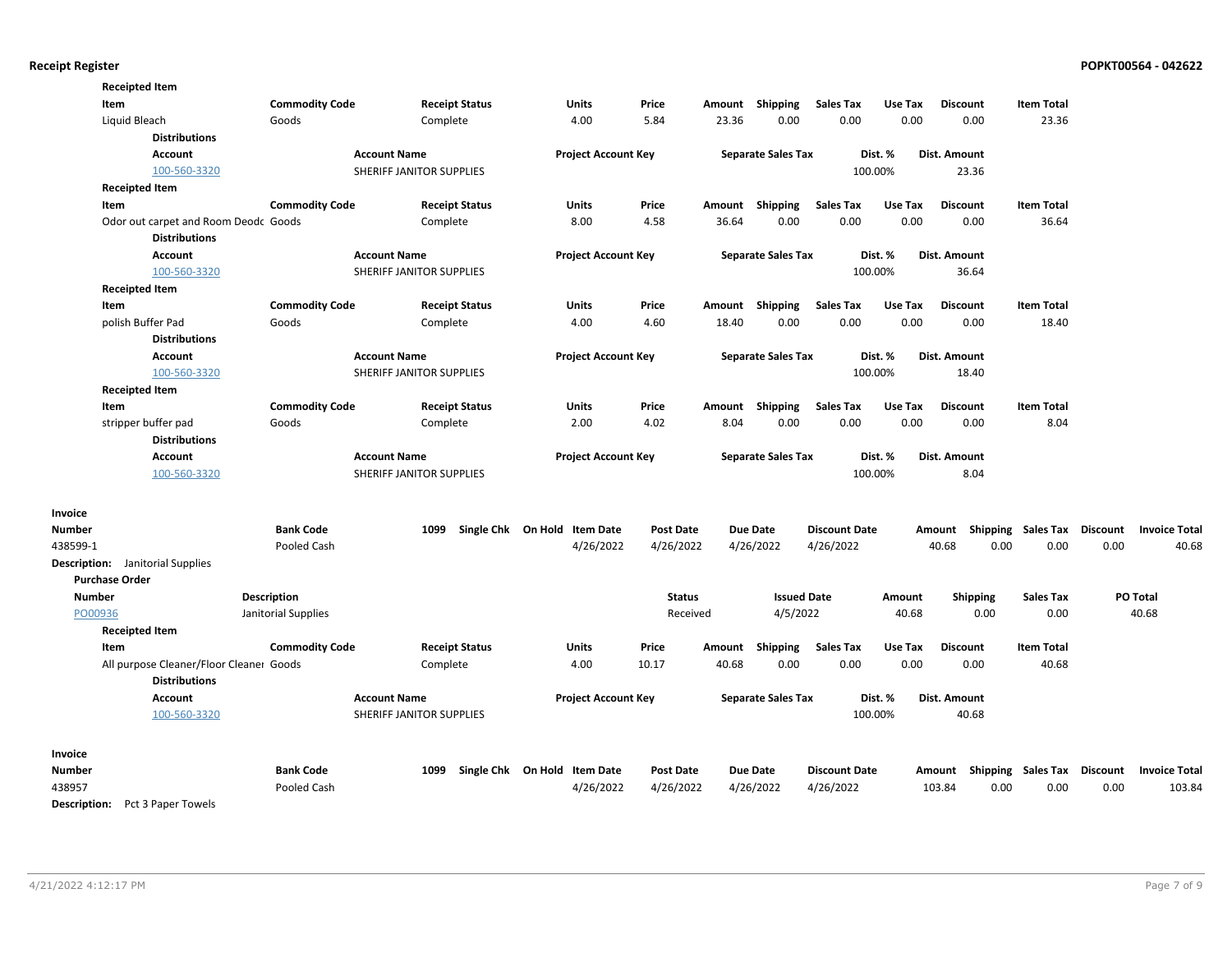|                      | <b>Purchase Order</b> |                       |                       |                            |       |                |                           |           |         |                 |                   |                                |
|----------------------|-----------------------|-----------------------|-----------------------|----------------------------|-------|----------------|---------------------------|-----------|---------|-----------------|-------------------|--------------------------------|
|                      | <b>Number</b>         | Description           |                       |                            |       | <b>Status</b>  | <b>Issued Date</b>        |           | Amount  | Shipping        | <b>Sales Tax</b>  | <b>PO Total</b>                |
|                      | PO00951               | Paper Towels          |                       |                            |       | Received       | 4/13/2022                 |           | 103.84  | 0.00            | 0.00              | 103.84                         |
|                      | <b>Receipted Item</b> |                       |                       |                            |       |                |                           |           |         |                 |                   |                                |
|                      | Item                  | <b>Commodity Code</b> | <b>Receipt Status</b> | <b>Units</b>               | Price | Amount         | Shipping                  | Sales Tax | Use Tax | <b>Discount</b> | <b>Item Total</b> |                                |
|                      | Paper Towels          | Goods                 | Complete              | 2.00                       | 28.66 | 57.32          | 0.00                      | 0.00      | 0.00    | 0.00            | 57.32             |                                |
|                      | <b>Distributions</b>  |                       |                       |                            |       |                |                           |           |         |                 |                   |                                |
|                      | Account               |                       | <b>Account Name</b>   | <b>Project Account Key</b> |       |                | <b>Separate Sales Tax</b> |           | Dist. % | Dist. Amount    |                   |                                |
|                      | 230-623-3400          |                       | <b>SHOP SUPPLIES</b>  |                            |       |                |                           |           | 100.00% | 57.32           |                   |                                |
|                      | <b>Receipted Item</b> |                       |                       |                            |       |                |                           |           |         |                 |                   |                                |
|                      | Item                  | <b>Commodity Code</b> | <b>Receipt Status</b> | <b>Units</b>               | Price | Amount         | Shipping                  | Sales Tax | Use Tax | <b>Discount</b> | <b>Item Total</b> |                                |
|                      | <b>Toilet Tissue</b>  | Goods                 | Complete              | 1.00                       | 46.52 | 46.52          | 0.00                      | 0.00      | 0.00    | 0.00            | 46.52             |                                |
|                      | <b>Distributions</b>  |                       |                       |                            |       |                |                           |           |         |                 |                   |                                |
|                      | Account               |                       | <b>Account Name</b>   | <b>Project Account Key</b> |       |                | <b>Separate Sales Tax</b> |           | Dist. % | Dist. Amount    |                   |                                |
|                      | 230-623-3400          |                       | <b>SHOP SUPPLIES</b>  |                            |       |                |                           |           | 100.00% | 46.52           |                   |                                |
|                      |                       |                       |                       |                            |       |                |                           |           |         |                 |                   |                                |
| <b>Packet Totals</b> |                       |                       |                       |                            |       |                |                           |           |         |                 |                   |                                |
| Vendors: 6           | Invoices: 12          | Purchase Orders: 13   |                       | Amount: 11,699.21          |       | Shipping: 0.00 |                           | Tax: 0.00 |         | Discount: 0.00  |                   | <b>Total Amount: 11,699.21</b> |